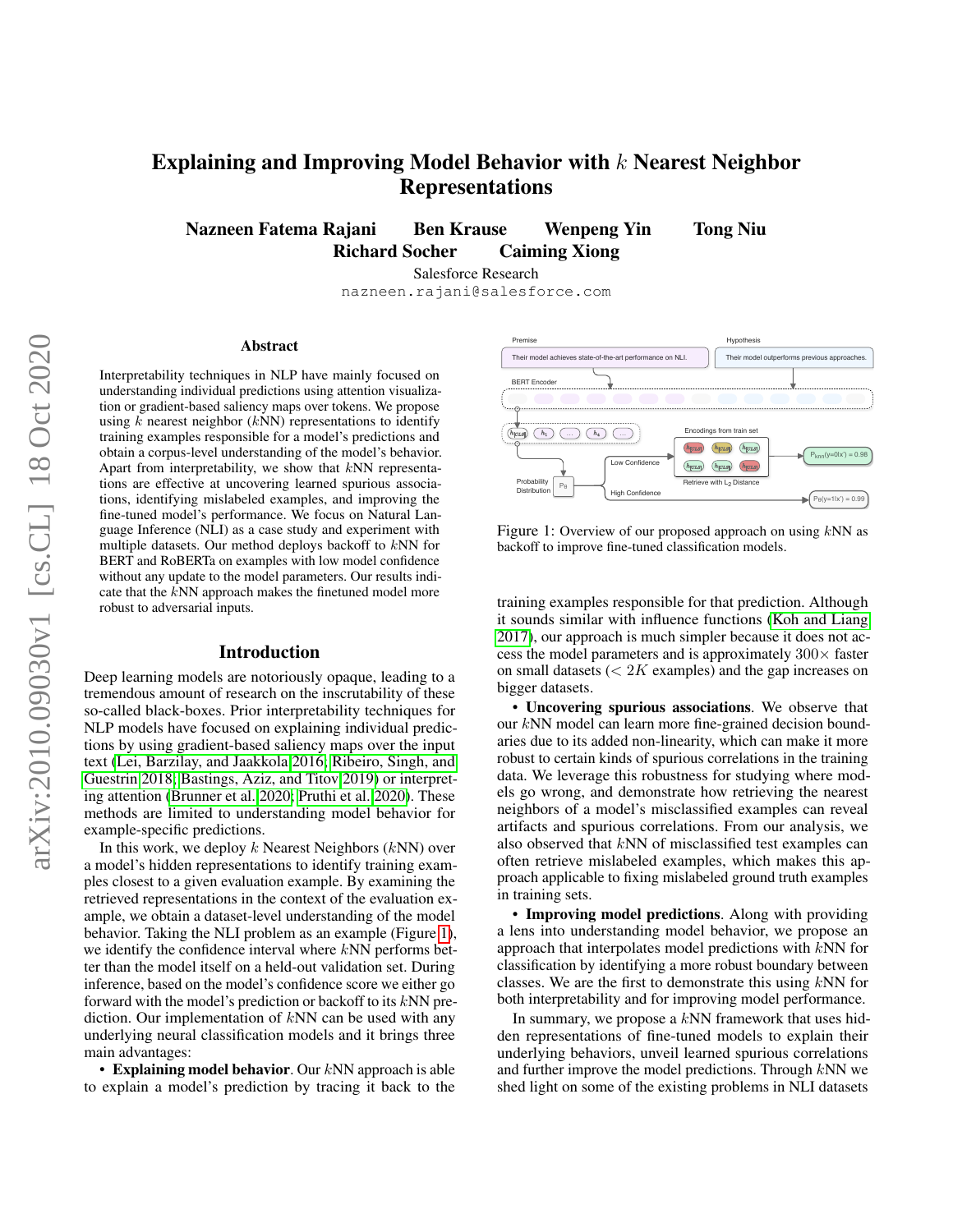and deep learning models, and suggest some evaluation prescriptions based on our findings. To our knowledge, this is the first work that uses  $kNN$  in the representation space of deep neural models for both understanding and improving model behavior.

## Related work

Our work is related to three main areas of research: approaches for interpretability in NLP, retrieval-based methods, and work on dataset artifacts and spurious associations.

Interpretability methods in NLP. Our approach of using  $k$ NN to retrieve nearest training examples as an interpretability technique is model-agnostic. LIME [\(Ribeiro, Singh, and](#page-7-5) [Guestrin 2016\)](#page-7-5) is another model-agnostic method that interprets models by perturbing inputs and fitting a classifier in the locality of the model's predictions for those perturbations. It has been extended to identifying artifacts and biases in information retrieval [\(Singh and Anand 2018\)](#page-8-1). [Alvarez-Melis](#page-7-6) [and Jaakkola](#page-7-6) [\(2017\)](#page-7-6) probe the causal structure in sequence generation tasks by perturbing the input and studying its effect on the output. The explanation consists of tokens that are causally related in each input-output pair.

Our method is closely related to the work on influence functions [\(Koh and Liang 2017\)](#page-7-4) which has been recently extended by [Han, Wallace, and Tsvetkov](#page-7-7) [\(2020\)](#page-7-7) to neural text classifiers. Influence function are accurate for convex only when the model is strictly convex and so the authors approximation to the influence functions on BERT [\(Devlin et al.](#page-7-8) [2018\)](#page-7-8). The authors evaluate the effectiveness by comparing them with gradient-based saliency methods for interpretability. Our approach uses FAISS (Johnson, Douze, and Jégou [2019\)](#page-7-9) to create a cache once and so is computationally efficient and scalable to very large datasets that deep learning models rely on.

Interpreting attention as a form of explanation for neural NLP models has been a topic of debate [\(Jain and Wal](#page-7-10)[lace 2019;](#page-7-10) [Serrano and Smith 2019;](#page-8-2) [Wiegreffe and Pinter](#page-8-3) [2019\)](#page-8-3). [Zhong, Shao, and McKeown](#page-8-4) [\(2019\)](#page-8-4) train attention to directly attend to human rationales and obtain more faithful explanations. Recent work has manipulated attention in Transformer [\(Vaswani et al. 2017\)](#page-8-5) models in an attempt to make it more interpretable [\(Pruthi et al. 2020;](#page-7-3) [Brunner et al.](#page-7-2) [2020\)](#page-7-2). Gradient-based saliency maps are faithful by construction and hence have been applied in various forms to neural models for interpretability [\(Lei, Barzilay, and Jaakkola 2016;](#page-7-0) [Ribeiro, Singh, and Guestrin 2018;](#page-8-0) [Chang et al. 2019;](#page-7-11) [Bast](#page-7-1)[ings, Aziz, and Titov 2019\)](#page-7-1).

Retrieval-based approaches. Many language generation methods use retrieval-based techniques at test time. [Weston,](#page-8-6) [Dinan, and Miller](#page-8-6) [\(2018\)](#page-8-6) improve a dialogue response generation model by retrieving and refining similar instances from the training set. [Gu et al.](#page-7-12) [\(2018\)](#page-7-12) propose a Neural Machine Translation approach that fuses information from the given source sentence and a set of retrieved training sentence pairs. The neural cache [\(Grave, Joulin, and Usunier 2017\)](#page-7-13) and related unbounded neural cache [\(Grave, Cisse, and Joulin 2017\)](#page-7-14) retrieve similar instances from the sequence history to better adapt language models to the context. The recently introduced kNN language model (kNN-LM) extends on existing pre-trained language models by interpolating the next word distribution with a  $kNN$  model [\(Khandelwal et al. 2020\)](#page-7-15). The combination is a meta-learner that can be effectively tuned for memorizing and retrieving rare long-tail patterns. Our work adapts the  $kNN-LM$  to text classification by using the input example as context, in a similar way to how deep-kNN [\(Papernot and McDaniel 2018\)](#page-7-16) applies kNN over neural network representations to the classification of images. We show that our approach outperforms fine-tuned models like BERT and RoBERTa [\(Liu et al. 2019\)](#page-7-17) and is particularly good as a backoff for a model's less confident examples.

In addition to *k*NN-LM style approaches that interpolate the next word distribution, there has also been work leveraging the *k*NN training examples of a test instance to fine-tune a pretrained model [\(Zhao et al. 2020\)](#page-8-7), which avoids the need to create new model architecture and train from scratch. For example, [\(Li, Zhang, and Zong 2018\)](#page-7-18) search for similar sentence pairs from the training corpus for each testing sentence, which are then used to finetune the model.

Dataset artifacts and spurious associations. Neural models have been very successful on various NLP tasks but a deeper understanding of these models has revealed that these models tend to exploit dataset artifacts. In Natural Language Inference (NLI), the hypothesis-only baseline is known to significantly outperform the majority baseline on both the SNLI [\(Bowman et al. 2015\)](#page-7-19) and MNLI [\(Williams, Nangia,](#page-8-8) [and Bowman 2018\)](#page-8-8) datasets [\(Gururangan et al. 2018;](#page-7-20) [Poliak](#page-7-21) [et al. 2018\)](#page-7-21). Pre-trained models like BERT rely on spurious syntactic heuristics such as lexical overlap for NLI [\(McCoy,](#page-7-22) [Pavlick, and Linzen 2019\)](#page-7-22). Various forms of data augmentations and evaluations for robustness have been proposed to overcome these limitations. [Kaushik, Hovy, and Lipton](#page-7-23) [\(2020\)](#page-7-23) use counterfactual augmentation for SNLI to alleviate the bias from annotation artifacts. Their findings show that training on counterfactuals makes models more robust. We use kNN to study the shift in representations before and after the augmentation in terms of spurious signals. Our findings suggest that although counterfactual augmentation does help with reducing the effects of prominent artifacts like lexical overlap, it also inadvertently introduces new artifacts not present in the original dataset.

### Method

Figure [1](#page-0-0) shows an overview of our proposed approach that leverages kNN to improve an underlying classification model. Our implementation of  $kNN$  relies on caching the model's output hidden representation of every training sequence. During inference, we query the cache to retrieve the nearest neighbors for a given example and make a prediction based on the weighted distance for each class.

## Learning hidden representations

Our approach to kNN over hidden representations closely relates to kNN-LM implemented by [Khandelwal et al.](#page-7-15) [\(2020\)](#page-7-15)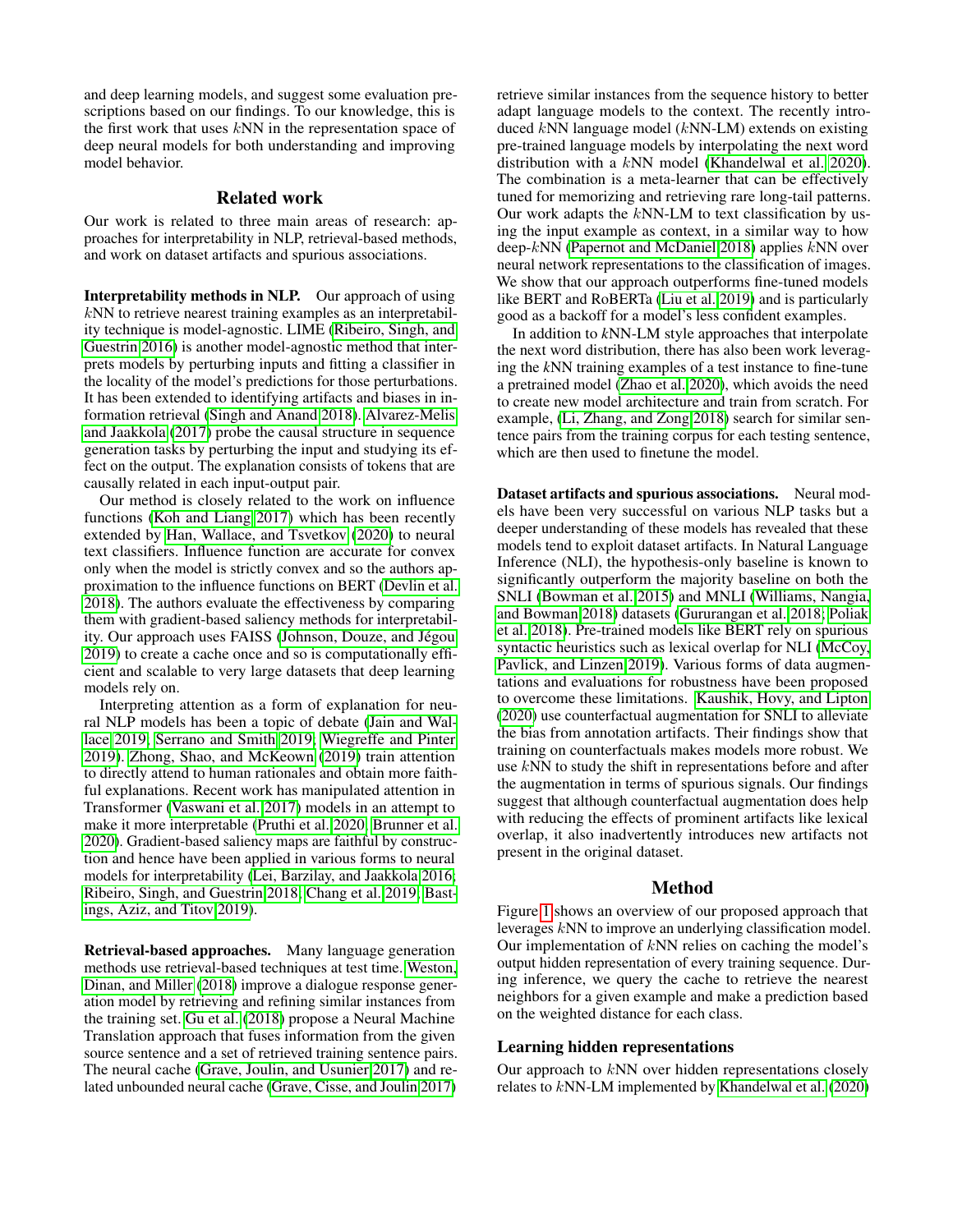but has an extra normalization step over hidden states and a different method for interpolating  $\bar{k}NN$  and neural networks for classification.

Our implementation assumes that we have a training set of sequences where each sequence  $x^i$  is paired with a target label  $y^i$ . Our algorithm maps each  $x^i$  to a hidden representation vector  $h^i \in \mathbb{R}^d$ , where d is the hidden state dimension, using function  $f_{\theta}$  defined by a neural network with parameters  $\theta$ :

$$
h^i = f_{\theta}(x^i)
$$

In this work, these hidden states are obtained from BERT or RoBERTa systems. They are crucial in determining the performance of our method. We found that the [CLS] representation of the last layer of BERT or RoBERTa performs the best. As prescribed in [\(Reimers and Gurevych 2019\)](#page-7-24), we also experimented with other pooling strategies like mean and max pooling of hidden representations across all time steps but the improvements were smaller compared to the [CLS] representation. We also evaluated using the best layers identified for capturing input semantics in generation for various transformer models [\(Zhang et al. 2019\)](#page-8-9). However, we found that the last layer worked best and so all our models use the [CLS] representation of the last layer.

Those hidden representations can be collected and cached with one forward pass through the training set. For scaling to larger data sets, FAISS implements data structures for storing the cache that allows for faster kNN lookup and reduces memory usage. We then apply dataset-wise batch normalization [\(Ioffe and Szegedy 2015\)](#page-7-25) to the hidden state vectors with means  $\mu \in \mathbb{R}^d$  and standard deviations  $\sigma \in \mathbb{R}^d$ over the hidden states, and obtain normalized hidden states using

$$
\tilde{h}^i = \frac{h^i - \mu}{\sigma + \epsilon},
$$

with a small  $\epsilon$  for numerical stability. We map each test sequence  $x'$  to a fixed-size hidden state  $\tilde{h}'$  with

$$
\tilde{h}' = \frac{f_{\theta}(x') - \mu}{\sigma + \epsilon}.
$$

When the training set is large, it is possible to estimate means and variances from a subset of training sequences.

### K nearest neighbors over hidden representations

For  $k$  nearest neighbors, we first locate the set of indices  $K$ for *i* which leads to the smallest  $L_2$  distances given by  $d^i =$  $||\tilde{h}' - \tilde{h}^i||^2$ . Next, we compute the weighted kNN probability scores  $w_{knn}(x^i, x')$  with a softmax over negative distances given by

$$
w_{knn}(x^i, x') = \begin{cases} \frac{\exp(-d^i/T)}{\sum_{j \in K} \exp(-d^j/T)}, & \text{if } i \in K \\ 0, & \text{otherwise.} \end{cases}
$$

where  $T$  is a temperature hyper-parameter that controls the sharpness of the softmax. The probability distribution over labels for the test sequence,  $p_{knn}(y|x')$  is then given by

$$
p_{knn}(y|x') = \sum_{j \in K} w_{knn}(x^j, x') \times e_{(y^j)}
$$

where  $e_{(y^j)}$  is a one-hot encoding of  $y^j$  equal to one at the index of  $y^j$  and zero at the index of all other labels.  $p_{knn}(y|x')$ can be used directly as a classifier or interpolated with the base neural network probability distribution  $p_{\theta}(y|x')$  in various ways.

In this work, we backoff to a  $kNN$  classifier depending on pre-defined criteria, such as when the model is less-confident in its predictions or if the model is known to perform poorly on certain types of inputs. Given some threshold hyperparameter  $\tau$ , our classifier prediction is given by

$$
y = \begin{cases} \arg \max p_{\theta}(y|x'), & \text{if } \max p_{\theta}(y|x') > \tau \\ \arg \max p_{knn}(y|x'), & \text{otherwise} \end{cases}
$$

The hyper-parameters  $\tau$  and  $T$  are determined based on each model and the validation set. We tune the value of  $k$  on the validation set of each dataset, and use the same value for all models trained on that dataset.

## **Experiments**

#### Datasets

We demonstrate the effectiveness of  $kNN$  on the natural language inference (NLI) task as a case study. The input to the NLI model is a pair of sentences – the premise and the hypothesis, and the task is to predict the relationship between the two sentences. The possible labels are 'entailment','contradiction', or 'neutral'. This problem requires complex semantic reasoning of underlying models [\(Dagan,](#page-7-26) [Glickman, and Magnini 2005\)](#page-7-26).

Apart from the vanilla version of the task, we also compare to augmented and adversarial versions of the original datasets to gain a deeper understanding of how the model behavior changes.

• SNLI: The Stanford Natural Language Inference (SNLI) [\(Bowman et al. 2015\)](#page-7-19) dataset is a widely used corpus for the NLI task. Recently, [Kaushik, Hovy, and Lipton](#page-7-23) [\(2020\)](#page-7-23) released a counterfactually augmented version of the SNLI. The new corpus consists of a very small sample of the original dataset  $(0.3\%)$  called the original split. The original split is augmented with counterfactuals by asking crowdworkers to make minimum changes in the original example that would flip the label. This leads to three more splits – the revised premise wherein only the premise is augmented, the revised hypothesis wherein only the hypothesis is augmented or the combined that consists of both premise and hypothesis augmentations along with the original sentence pairs.

We use the original and combined splits (refered to as augmented split) in our experiments that have training data sizes of 1666 and 8330 respectively. For validation and testing on the original split, we use the SNLI validation and test sets from [Bowman et al.](#page-7-19) [\(2015\)](#page-7-19) with sizes 9842 and 9824, respectively. For the combined split, we validate and test on the combined validation and test sets with sizes 1000 and 2000, respectively.

• ANLI: To overcome the problem of models exploiting spurious statistical patterns in NLI datasets, [Nie et al.](#page-7-27) [\(2020\)](#page-7-27)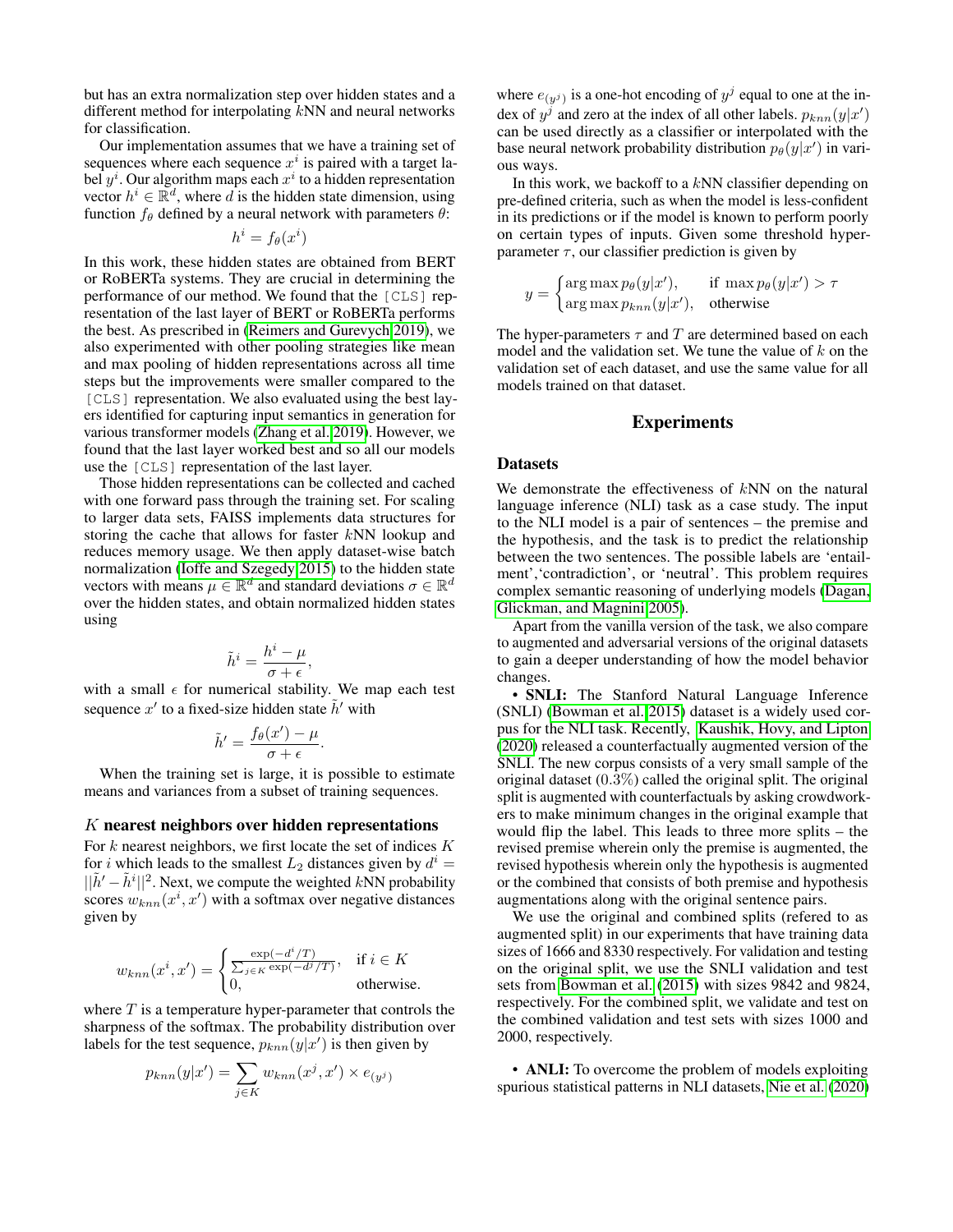<span id="page-3-2"></span>P: A man wearing a white shirt and an orange shirt jumped into the air. H: A man's feet are not touching the ground. GT: [entailment]

P: Two boxers are fighting and the one in the purple short is attempting to block a punch. H: Both boxers wore **black** pants. GT: [contradiction] P: A woman wearing a purple dress and black boots walks through a crowd drinking from a glass bottle. H: The woman is drinking from a plastic bottle. GT: [contradiction]

P: The woman in purple shorts and a brown vest has a black dog to the right of her and a dog behind her. H: A woman is walking three dogs. GT: [contradiction]

P: A young lady wearing purple and black is running past an orange cone. H: The young lady is walking calmly. GT: [contradiction]

P: A man and woman stand in front of a large red modern statue. H: The man and woman are not sitting. GT: [entailment]

P: Three guys sitting on rocks looking at the scenery. H: The people are not standing. GT: [entailment]

P: Two boys are playing ball in an alley. H: The boys are not dancing. GT: [entailment]

P: A girl is blowing at a dandelion. H: The girl isn't swimming in a pool. GT: [entailment]

Table 1: The first block shows an example from the original dev set that BERT predicts incorrectly as *contradiction* when trained on the SNLI original split but predicts correctly as *entailment* when trained with the counterfactual augmentations. Only showing top  $k = 4$ examples. Bold text indicates uncovered likely spurious association between mention of colors and *contradiction*.

released the Adversarial NLI (ANLI) dataset.  $<sup>1</sup>$  $<sup>1</sup>$  $<sup>1</sup>$  ANLI is a</sup> large-scale NLI dataset collected via an iterative, adversarial human-and-model-in-the-loop procedure. In each round, a best-performing model from the previous round is present, then human annotators are asked to write "hard" examples the model misclassified. They always choose multi-sentence paragraphs as premises and write single sentences as hypotheses. Then a part of those "hard" examples join the training set so as to learn a stronger model for the next round. The remaining part of "hard" examples act as dev/test set correspondingly. In total, three rounds were accomplished for ANLI construction. We put the data from the three rounds together as an overall dataset, which results in train/validation/test split sizes of 162, 865/3200/3200 input pairs.

• HANS: Heuristic Analysis for NLI Systems (HANS) [\(McCoy, Pavlick, and Linzen 2019\)](#page-7-22) is a controlled evaluation dataset aiming to probe if a model has learned the following three kinds of spurious heuristic signals: lexical overlap, subsequence, and constituent.<sup>[2](#page-3-1)</sup> This dataset intentionally includes examples where relying on these heuristics fail by generating from 10 predefined templates. This dataset is challenging because state-of-the-art models like BERT [\(Devlin et al. 2018\)](#page-7-8) perform very poorly on it. There are in total 30, 000 examples – 10, 000 for each heuristic.

We use this dataset only for validating and testing our mod-

<span id="page-3-3"></span>

Figure 2: LIME saliency map highlighting the top feature words in the BERT model's prediction. The top figure shows that the model uses the occurrence of colors as important features, verifying the spurious pattern of associating colors with the contradiction class that is uncovered by kNN in Table [1](#page-3-2) (middle block). The bottom figure shows the contrast that *after* augmentation the model does not use color features and so is able to make the right prediction (entailment).

els that are trained on the ANLI dataset. The HANS dataset has only two classes, 'entail' and 'not-entail' while ANLI has 3 classes so we collapse the 'neutral' and 'contradiction' predictions into 'not-entail'. We randomly split 30K examples into 10K for validation and 20K for testing while maintaining the balance across the different heuristics in both the splits.

#### System setup

We focus on experimenting with two transformer models – the BERT and RoBERTa. For both models we only use their base versions with 110M and 125M parameters. More details about the hyper-parameters used for each of these models are mentioned in Appendix A.

#### **Results**

We use  $kNN$  as a lens into interpreting and understanding model behavior based on its learned representations. Specifically, we explore the effectiveness of  $kNN$  on uncovering spurious associations and identifying mislabeled training examples. In the following sections, we describe these application of kNN using NLI as a case study.

• Explaining the model behavior using nearest training examples. The most similar training examples retrieved by kNN provide context for a given input in the representation space of the model, thereby providing an understanding for why the model made a certain prediction. We run experiments to test at the dataset level if the retrieved training examples are actually the ones that the model relies on to learn its decision boundary. We do this by removing a percentage of the training examples most frequently retrieved by  $kNN$  (with  $k = 16$ ) on the training set, retrain the model from initialization, and re-evaluate the model. We repeat this procedure and average results over three random seeds. On the original SNLI split, we find that on average BERT's performance drops by 4.6% when the top 10% of the 1666 training examples are removed vs. 1.2% when an equal amount of random examples are removed. The performance further drops by another 6% when the percentage is increased to 30% vs. 4% for

<span id="page-3-0"></span><sup>1</sup>Available at <https://www.adversarialnli.com/>

<span id="page-3-1"></span><sup>&</sup>lt;sup>2</sup>Available at <https://github.com/hansanon/hans>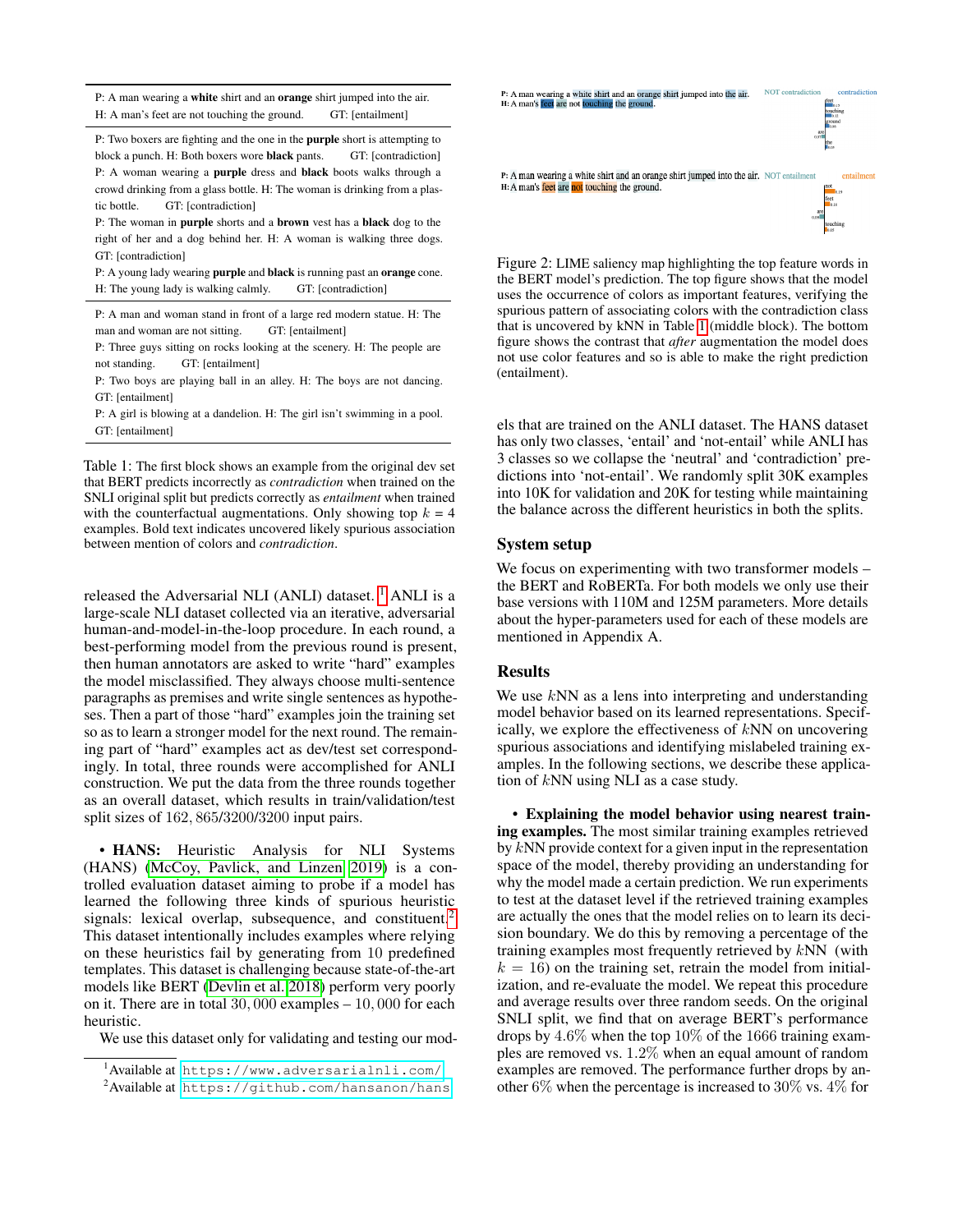<span id="page-4-1"></span>P: A young man dressed in black dress clothes lies down with his head resting in the lap of an older man in plain clothes.

H: One man is dressed up for a night out while the other is not. GT: [neutral]

P: There is a performance with a man in a t-shirt and jeans with a woman in all black while an audience watches and laughs. H: The man and woman are friends. GT: [neutral] P:A man in a black shirt plays the guitar surrounded by drinks. H: The man is skilled at playing. GT: [neutral] P: An older guy is playing chess with a young boy. H: Two generations play an ancient game. GT: [entailment] P: A young girl skiing along side an adult.

H: The young girl is the adult's child. GT: [neutral]

P: Many people in white smocks look at things under identical looking microscopes. H: Multiple humans are not looking under microscopes. GT: [entailment]

P: A small girl dancing in a parade wearing bright red and gold clothes. H: The small girl is sitting at home, **not** celebrating. GT: [contradiction] P: A five-piece band, four of the men in red outfits and one of them in a leather jacket and jeans, perform on the sidewalk in front of a shop.

H: The five-piece band of women in red is **not** performing. GT: [contradiction]

P: Three young girls chapping and texting on a cellphone. H: Three young girls are sitting together and **not** communicating. GT: [contradiction]

Table 2: This table contrasts the results of  $kNN$  when training BERT on original SNLI vs. with counterfactual augmentations. kNN reveals artifacts in the SNLI augmented split that cause the BERT's prediction on a dev example (first block) to go from *neutral* when trained on the SNLI original split (second block) to *contradiction* when trained with counterfactual augmentation (third block). Only showing top  $k = 4$  examples. Bold text indicates likely spurious correlation. Some examples have mislabeled GT but kNN is robust in identifying similar examples.

random. This experiment verifies that a model's prediction for a specific testing example is highly correlated with its neighboring examples in training set. Tables [2](#page-3-3) and [3](#page-4-0) show top (based on distance) influential training examples for a dev example.

• Uncovering spurious associations. Spurious associations are caused by a model confounding the statistical cooccurrence of a pattern in the input and a class label with high mutual information between the two. For example, stateof-the-art models are known to associate high lexical overlap between the premise and the hypothesis with the label entailment [\(McCoy, Pavlick, and Linzen 2019\)](#page-7-22). So models that rely on this association fail spectacularly when the subject and the object are switched. Counterfactual data augmentation alleviates this problem by reducing the co-occurrence of such artifacts and the associated class label.

kNN provides a tool for uncovering potential spurious associations. First, we examine the nearest neighbors of misclassified examples for possible spurious patterns. Next, we use feature-importance methods like LIME to verify the pattern by comparing it to the highest-weighted word features. Table [1](#page-3-2) shows potential spurious association between mention

<span id="page-4-0"></span>

Figure 3: LIME saliency map highlighting the top feature words in the BERT model's prediction. The top figure shows that the occurrence of 'not' causes BERT trained on counterfactual augmentation to misclassify the example as contradiction, verifying the spurious pattern of associating negation with the contradiction class that is uncovered by kNN in Table [2](#page-4-1) (bottom block). The bottom figure shows the contrast that *before* augmentation the model did not not have those spurious associations and so was able to make the right prediction (neutral).

of colors and contradiction label uncovered by  $kNN$  when BERT is trained on the original split. As shown, counterfactual augmentation helps in debiasing the model and BERT is then able to classify the same example correctly.

Surprisingly, through  $kNN$  we also find that counterfactual augmentation inadvertently introduces new artifacts that degrade model performance on certain data slices. Table [2](#page-4-1) shows an example where BERT's prediction goes from neutral to contradiction when trained on augmented data. The nearest neighbors reveal that BERT learns to correlate the occurrence of negation in the hypothesis with contradiction. LIME verifies that the most highly weighted feature is the occurrence of 'not' as shown in Figure [3.](#page-4-0) Quantitatively, we verify that the pattern '*not*' occurs approximately 37% and 60% of times in the original and augmented training splits of SNLI respectively. The accuracy of BERT on identifying entailment examples that contain negation drops by 10% when trained with augmented data versus without. Figure [3](#page-4-0) shows the saliency map of words that were highly-weighted in BERT's prediction using LIME. As expected, the model trained on augmented data learns to spuriously associate the occurrence of '*not*' with the contradiction class.

• Identifying mislabeled examples. Datasets used for training deep learning models are huge and may contain noisy labels depending on how the data was collected. Even crowd-sourced datasets can sometimes have mislabeled examples (Frénay and Verleysen 2013). KNN can be leveraged for identifying potentially mislabeled examples. We observed that kNN would sometimes retrieve mislabeled examples, and that these specific instances tended to occur when kNN's prediction was different from the models prediction.

We experimented with this phenomenon by intentionally mislabeling 10% of examples on the original training split of the SNLI dataset with 1666 examples, and using  $kNN$  based method to recover them by comparing with the model's prediction as follows (based on the notations used in Section ):

 $\arg \max p_{\theta}(y|x') \neq \arg \max p_{knn}(y|x')$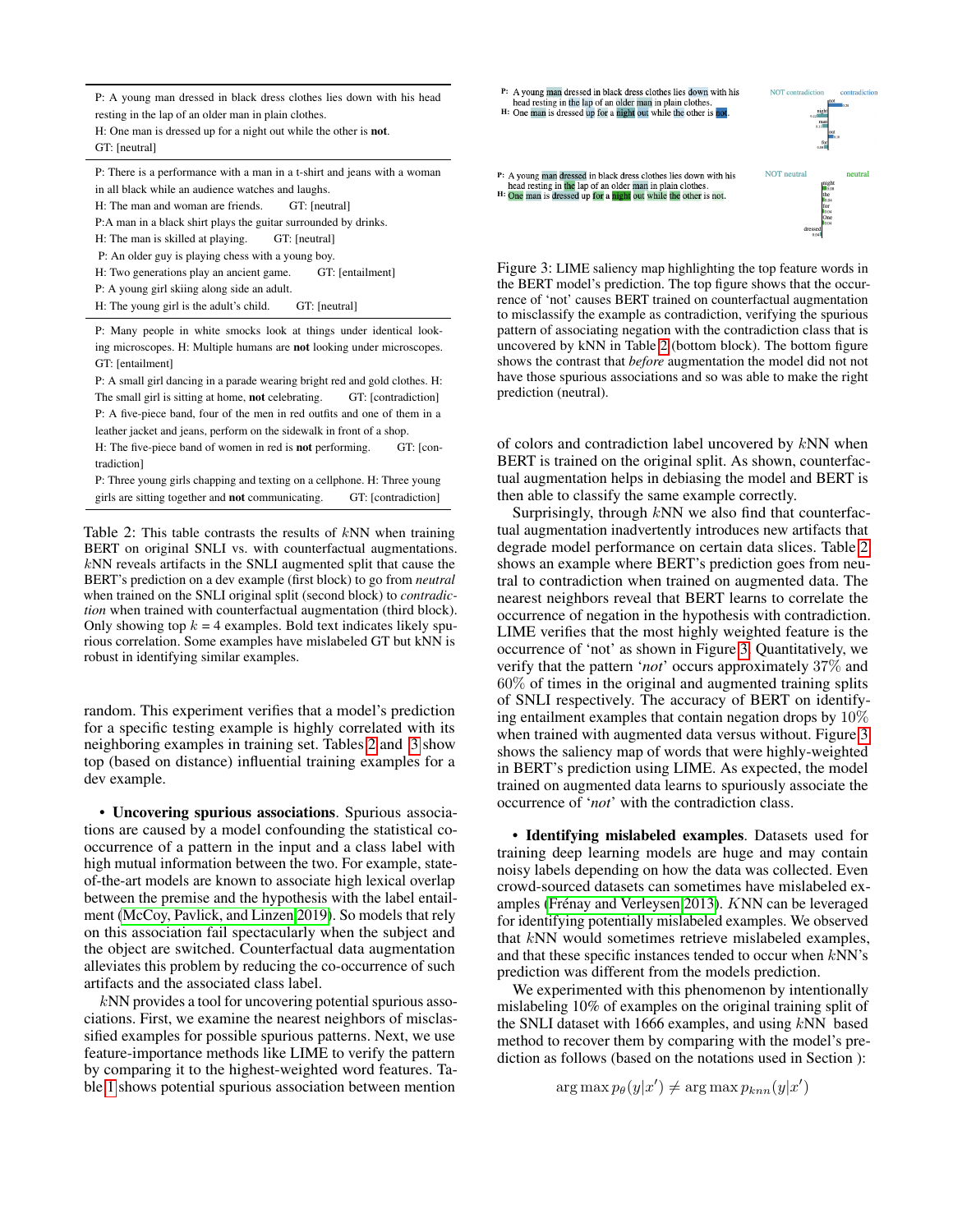We collected a set of candidate mislabeled training examples by comparing BERT's prediction on the dev set to the label of the immediate nearest neighbor  $(k=1)$  for that example. We found that our approach was extremely effective at identifying the mislabeled examples with both high precision and recall. We obtained precision, recall and F1 of 0.84, 0.73, and 0.78 respectively averaged over three random seeds.

We compared our results to a baseline that classifies training examples with the highest training loss as potentially mislabeled. Figure [4](#page-5-0) shows a plot of the baseline with respect to the fraction of training data and the corresponding recall. Because our approach retrieves a set of candidate examples and there is no ranking, we directly plot the performance based on the size of the set. Our results indicate that  $kNN$  is extremely effective at identifying the mislabeled examples compared to the baseline that requires about 65% of the training data ranked by loss to get to the same performance. We applied our approach to the counterfactually augmented split of SNLI and found that our method effectively uncovers several mislabeled examples as shown in Table [3.](#page-5-1)

<span id="page-5-0"></span>

Figure 4: Fraction of correctly retrieved mislabeled examples by our kNN approach compared to a baseline that considers examples with highest training loss as mislabeled. Our approach has high recall while retrieving a significantly smaller set of candidate mislabeled examples.

Apart from explaining model behavior and identifying mislabeled examples, we explore mechanisms for leveraging kNN to further improve fine-tuned model predictions described in the next section.

• KNN for improving model performance. KNN has the ability to learn a highly non-linear boundary and so we leverage it to improve performance of fine-tuned models on examples which we know the model is not good at classifying. We deploy  $kNN$  as a backoff for low confidence predictions by learning a threshold on the validation set, below which the model's predictions are very unreliable. Another criteria could be defining slices of data that satisfy a property on which the model is known to perform poorly. Examples include inputs that contain gendered words or fallible patterns for a model.

<span id="page-5-1"></span>

| P: A person uses their laptop. H: A person uses his laptop in his car.         |  |  |  |  |
|--------------------------------------------------------------------------------|--|--|--|--|
| GT: [entailment]                                                               |  |  |  |  |
| P: A man in a white shirt at a stand surrounded by beverages and lots of       |  |  |  |  |
| lemons. H: The man is selling food. GT: [contradiction]                        |  |  |  |  |
| P: Extreme BMX rider with no gloves and completing a jump. H: A bike           |  |  |  |  |
| rider has biking gloves. GT: [contradiction]                                   |  |  |  |  |
| P: A family is observing a flying show. H: A family looking up into the sky    |  |  |  |  |
| at a flight show outside. GT: [entailment]                                     |  |  |  |  |
| P: A man is riding a motorcycle with a small child sitting in front of him.    |  |  |  |  |
| H: A man rides his motorcyle with his won. GT: [entailment]                    |  |  |  |  |
| P: A man is riding a blue truck with a small child sitting in front of him. H: |  |  |  |  |
| A man rides his motorcyle with his won. GT: [contradiction]                    |  |  |  |  |
| P: A girl jumping into a swimming pool. H: A girl is taking a swim outside.    |  |  |  |  |
| GT: [entailment]                                                               |  |  |  |  |
| P: A young woman wearing a black tank top is listening to music on her         |  |  |  |  |
| MP3 player while standing in a crowd. H: A young woman decided to leave        |  |  |  |  |

home. GT: [entailment]

Table 3: Random sample of retrieved candidate mislabeled examples from the SNLI augmented split. Not all are mislabeled and some also have mispelled words.

<span id="page-5-2"></span>

|                | <b>SNLI</b>        |                       | ANLI     | <b>HANS</b> |
|----------------|--------------------|-----------------------|----------|-------------|
|                | Original<br>$k=16$ | Augmented<br>$k = 16$ | $k = 64$ | $k = 64$    |
| <b>BERT</b>    | 75.7               | 70.5                  | 47.2     | 52.4        |
| $kNN-$ BERT    | 75.8               | 71.0                  | 48.5     | 52.4        |
| <b>RoBERTa</b> | 82.8               | 76.8                  | 44.4     | 59.3        |
| $kNN-RoBERTa$  | 82.8               | 77.3                  | 47.9     | 59.6        |

Table 4: Results on NLI test sets for BERT and RoBERTa compared to kNN used along with the underlying model. Numbers indicate accuracy. SNLI and ANLI are 3-way classification tasks while HANS is a 2-way classification task.

| Dataset        | <b>BERT</b> | RoBERTa |
|----------------|-------------|---------|
| SNLI original  | 0.74        | 0.55    |
| SNLI augmented | 0.53        | 0.40    |
| <b>ANLI</b>    | 0.95        | 0.96    |
| <b>HANS</b>    | 0.84        | 0.62    |

Table 5: Threshold  $\tau$  used for switching to kNN identified on the validation sets.

**Results on NLI.** For all our experiments we used  $kNN$  as a backoff for examples where the underlying fine-tuned model has low confidence in its prediction. These thresholds are identified on the validation splits for each of the evaluation datasets. We also experimented with different values of  $k$  $(< 1\%$  of the size of training data) and the temperature T for different training data sizes.

Table [4](#page-5-2) shows the performance of BERT and RoBERTa with and without kNN on the overall test set for three NLI datasets. Our method of combining kNN with the underlying model obtains beats the standard BERT/RoBERTa with big margins on both augmented SNLI and ANLI. We also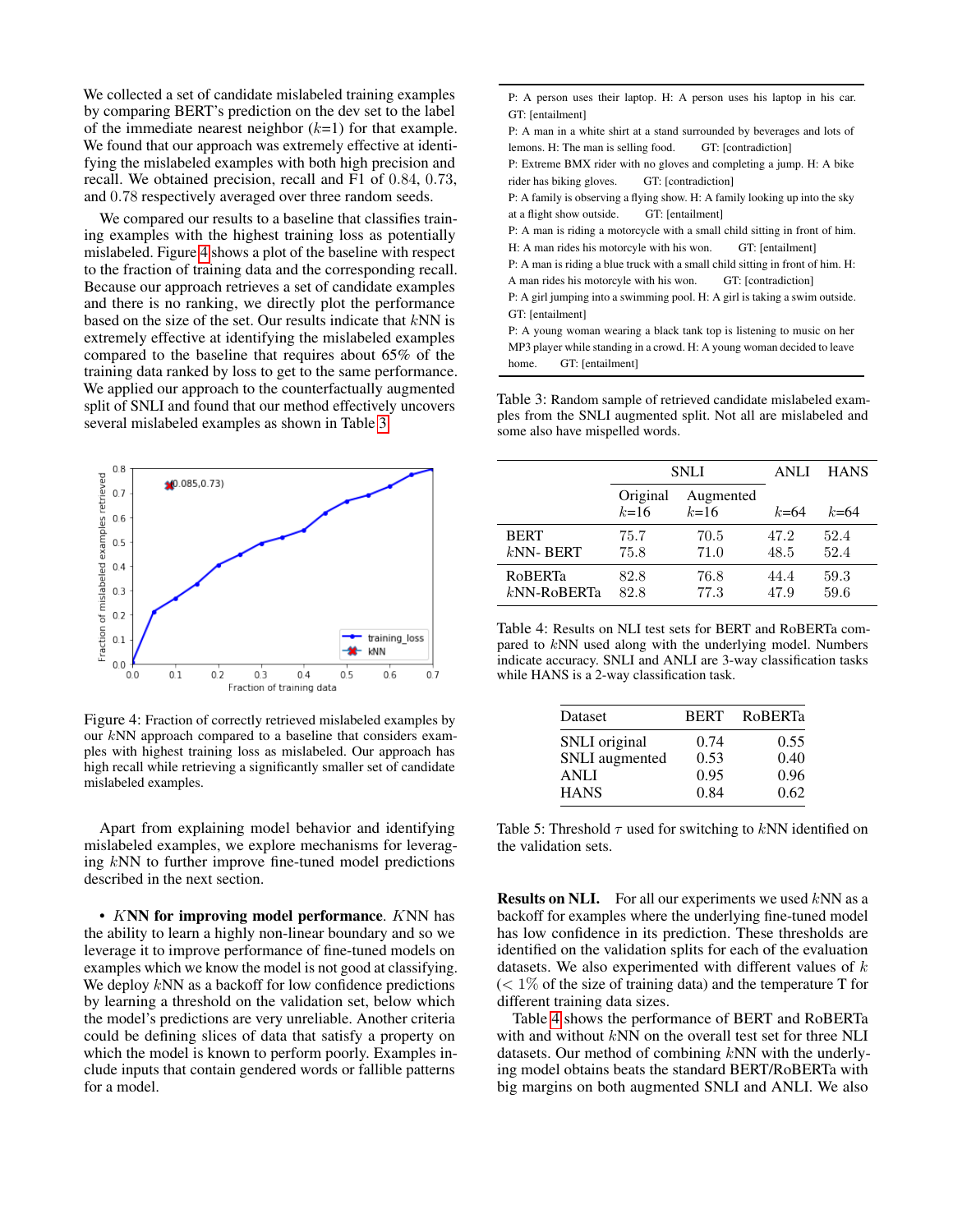<span id="page-6-0"></span>

Figure 5: Visualization of RoBERTa's representation using t-SNE on a small subset of the HANS constituent heuristic portion of the val set. Because kNN is highly non-linear, it is able to recover from some of the misclassifications of RoBERTa (highlighted using green box) for the difficult non-entail class. It makes the performance slightly worse on much smaller clusters (highlighted using orange box).

<span id="page-6-1"></span>

|                | Lexical overlap Subsequence Constituent |      |      |
|----------------|-----------------------------------------|------|------|
| <b>BERT</b>    | 23.3                                    | 30.6 | 18.2 |
| $kNN-BERT$     | 25.4                                    | 30.6 | 24.6 |
| <b>ROBERTa</b> | 78.7                                    | 79.6 | 52.7 |
| $kNN-RoBERTa$  | 79.4                                    | 80.8 | 54.7 |

Table 6: Fine-grained performance on HANS test set for the more difficult *not-entail* class. kNN consistently outperforms the underlying model by itself.

observe slight improvements on some of the other datasets.

To get a better insight into how  $kNN$  improves the finetuned models, we visualized RoBERTa's learned representations over a sample of the HANS validation set. The sample is chosen from the particularly difficult *constituent* heuristic of HANS that assumes that a premise entails all complete sub-trees in its parse tree [\(McCoy, Pavlick, and Linzen 2019\)](#page-7-22). Figure [5](#page-6-0) illustrates how the predictions change when using just fine-tuned RoBERTa vs. in combination with kNN. Our approach does particularly well on the more difficult *notentail* class as identified by [McCoy, Pavlick, and Linzen](#page-7-22) [\(2019\)](#page-7-22). Fine-grained quantitative results shows in Table [6.](#page-6-1) We used t-SNE [\(Maaten and Hinton 2008\)](#page-7-29) to project the representations into two dimensions for visualization.

**Analysis.** Our experiments indicate that  $kNN$  can improve the performance of state-of-the-art models especially on input types on which the model is known to perform poorly. In this paper, we only considered the model's low confidence as an indicator for switching to kNN. The backoff criteria could be anything that is based on the input examples. Slicing the datasets based on the occurrence of certain patterns in the input text like mention of colors or criterion based on syntactic information such as part-of-speech tags or lexical overlap can give a deeper understanding of model behavior. Fine-grained evaluations on such slices on a validation set would highlight data slices where the model performs poorly. Example types that satisfy these criterion can then be classified by switching to kNN for the final prediction.

Based on our application of kNN for uncovering spuri-

ous associations, it is evident that high performance on data augmentation such as counterfactuals that are not targeted for pre-defined groups or patterns in examples does not indicate robustness on all slices of data (e.g. examples with the 'not' pattern). It is difficult to make any claims about robustness without performing fine-grained analysis using data slices. On the other hand, targeted augmentation techniques such as HANS work better for evaluating robustness on the pre-defined syntactic heuristic categories.

## Conclusion and future directions

We leveraged  $kNN$  over hidden representations to study the behavior of NLI models, and find that this approach is useful both for interpretability and improving model performance. We find that the  $kNN$  for any test example can give useful information about how a model makes its classification decisions. This is especially valuable for studying where models go wrong, and we demonstrate how retrieving the nearest neighbors can reveal artifacts and spurious correlations that cause models to misclassify examples.

From our analysis, we also observed that  $kNN$  of misclassified test examples are often indicative of mislabeled examples, which gives this approach application to fixing mislabeled examples in training sets. By finding the most common nearest neighbors across the whole test set, we are also able to identify a subset of highly influential training examples and obtain corpus-level interpretability for the model's performance.

Lastly, we examined the utility of backing off to kNNbased classification when the model confidence is low. Analysis of the decision boundaries learned by kNN over hidden representations suggest that kNN learns a more fine-grained decision boundary that could help make it more robust to small changes in text that cause the ground truth label, but not the model prediction, to flip. We find that this approach increases the robustness of models to adversarial NLI datasets.

Future work could extend the effectiveness of kNN to other applications such as identifying domain mismatch between training and test or finding the least influential examples in a training set. Other directions include extending kNN to other classification tasks as well as generation.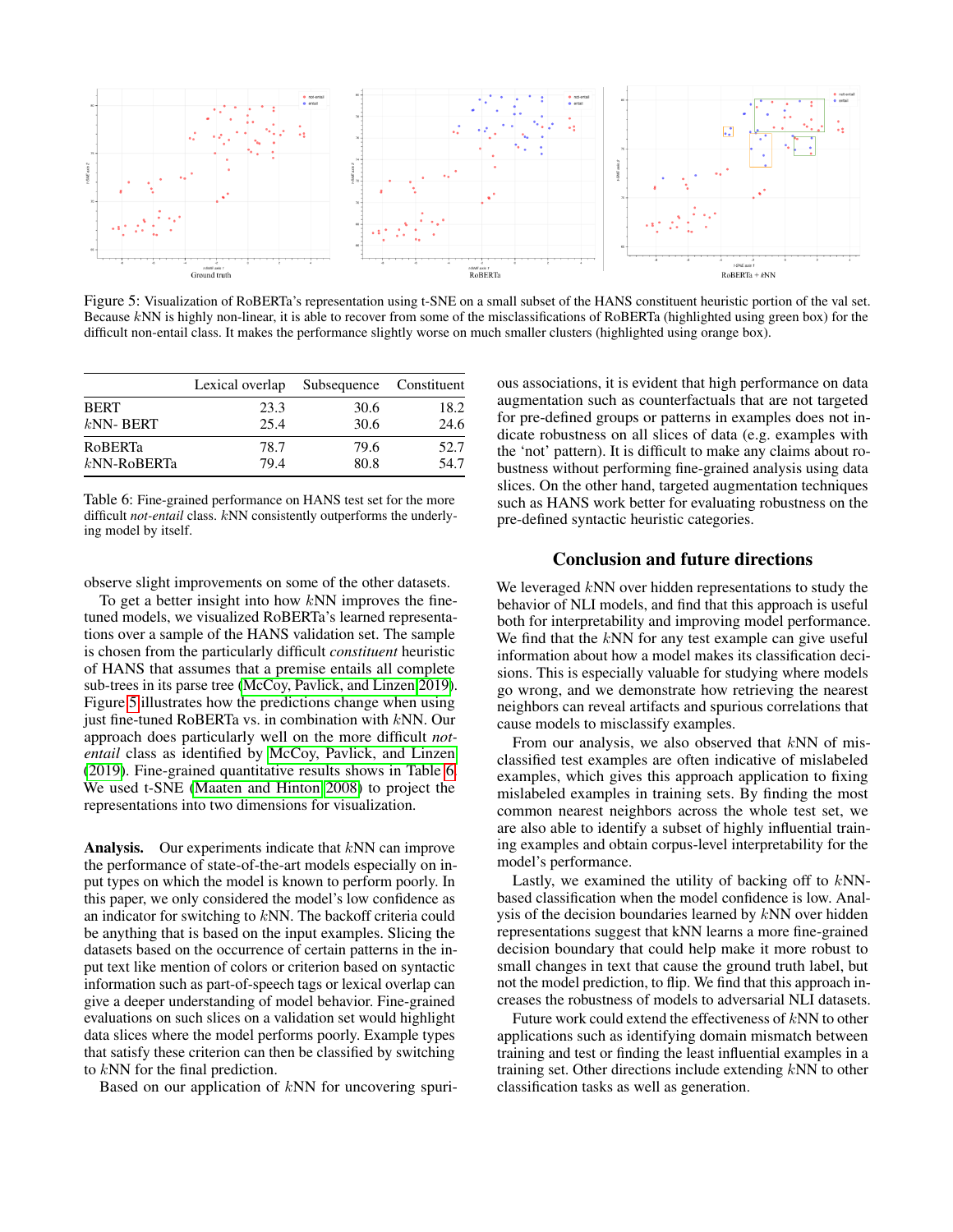## References

<span id="page-7-6"></span>Alvarez-Melis, D.; and Jaakkola, T. 2017. A causal framework for explaining the predictions of black-box sequenceto-sequence models. In *Proceedings of EMNLP*, 412–421.

<span id="page-7-1"></span>Bastings, J.; Aziz, W.; and Titov, I. 2019. Interpretable Neural Predictions with Differentiable Binary Variables. In *Proceedings of the 57th Annual Meeting of the Association for Computational Linguistics*, 2963–2977. Florence, Italy: Association for Computational Linguistics. doi: 10.18653/v1/P19-1284. URL [https://www.aclweb.org/](https://www.aclweb.org/anthology/P19-1284) [anthology/P19-1284](https://www.aclweb.org/anthology/P19-1284).

<span id="page-7-19"></span>Bowman, S. R.; Angeli, G.; Potts, C.; and Manning, C. D. 2015. A large annotated corpus for learning natural language inference. In *Proceedings of EMNLP*, 632–642.

<span id="page-7-2"></span>Brunner, G.; Liu, Y.; Pascual, D.; Richter, O.; Ciaramita, M.; and Wattenhofer, R. 2020. On Identifiability in Transformers. In *International Conference on Learning Representations*. URL [https://openreview.net/forum?id=](https://openreview.net/forum?id=BJg1f6EFDB) [BJg1f6EFDB](https://openreview.net/forum?id=BJg1f6EFDB).

<span id="page-7-11"></span>Chang, S.; Zhang, Y.; Yu, M.; and Jaakkola, T. 2019. A Game Theoretic Approach to Class-wise Selective Rationalization. In *Advances in Neural Information Processing Systems*, 10055–10065.

<span id="page-7-26"></span>Dagan, I.; Glickman, O.; and Magnini, B. 2005. The PAS-CAL recognising textual entailment challenge. In *Machine Learning Challenges Workshop*, 177–190. Springer.

<span id="page-7-8"></span>Devlin, J.; Chang, M.-W.; Lee, K.; and Toutanova, K. 2018. Bert: Pre-training of deep bidirectional transformers for language understanding. *arXiv preprint arXiv:1810.04805* .

<span id="page-7-28"></span>Frénay, B.; and Verleysen, M. 2013. Classification in the presence of label noise: a survey. *IEEE transactions on neural networks and learning systems* 25(5): 845–869.

<span id="page-7-14"></span>Grave, E.; Cisse, M. M.; and Joulin, A. 2017. Unbounded cache model for online language modeling with open vocabulary. In *Advances in Neural Information Processing Systems*, 6042–6052.

<span id="page-7-13"></span>Grave, E.; Joulin, A.; and Usunier, N. 2017. Improving neural language models with a continuous cache. *ICLR* .

<span id="page-7-12"></span>Gu, J.; Wang, Y.; Cho, K.; and Li, V. O. 2018. Search engine guided neural machine translation. In *Thirty-Second AAAI Conference on Artificial Intelligence*.

<span id="page-7-20"></span>Gururangan, S.; Swayamdipta, S.; Levy, O.; Schwartz, R.; Bowman, S. R.; and Smith, N. A. 2018. Annotation artifacts in natural language inference data. *arXiv preprint arXiv:1803.02324* .

<span id="page-7-7"></span>Han, X.; Wallace, B. C.; and Tsvetkov, Y. 2020. Explaining Black Box Predictions and Unveiling Data Artifacts through Influence Functions. *arXiv preprint arXiv:2005.06676* .

<span id="page-7-25"></span>Ioffe, S.; and Szegedy, C. 2015. Batch normalization: Accelerating deep network training by reducing internal covariate shift. *arXiv preprint arXiv:1502.03167* .

<span id="page-7-10"></span>Jain, S.; and Wallace, B. C. 2019. Attention is not Explanation. In *Proceedings of the NAACL*, 3543–3556.

<span id="page-7-9"></span>Johnson, J.; Douze, M.; and Jégou, H. 2019. Billion-scale similarity search with GPUs. *IEEE Transactions on Big Data* .

<span id="page-7-23"></span>Kaushik, D.; Hovy, E.; and Lipton, Z. 2020. Learning The Difference That Makes A Difference With Counterfactually-Augmented Data. In *International Conference on Learning Representations*. URL [https://openreview.net/](https://openreview.net/forum?id=Sklgs0NFvr) [forum?id=Sklgs0NFvr](https://openreview.net/forum?id=Sklgs0NFvr).

<span id="page-7-15"></span>Khandelwal, U.; Levy, O.; Jurafsky, D.; Zettlemoyer, L.; and Lewis, M. 2020. Generalization through Memorization: Nearest Neighbor Language Models. *ICLR* .

<span id="page-7-4"></span>Koh, P. W.; and Liang, P. 2017. Understanding black-box predictions via influence functions. In *Proceedings of ICML*, 1885–1894. JMLR. org.

<span id="page-7-0"></span>Lei, T.; Barzilay, R.; and Jaakkola, T. 2016. Rationalizing Neural Predictions. In *Proceedings of EMNLP*, 107–117.

<span id="page-7-18"></span>Li, X.; Zhang, J.; and Zong, C. 2018. One Sentence One Model for Neural Machine Translation. In *Proceedings of the Eleventh International Conference on Language Resources and Evaluation (LREC-2018)*. Miyazaki, Japan: European Languages Resources Association (ELRA). URL [https:](https://www.aclweb.org/anthology/L18-1146) [//www.aclweb.org/anthology/L18-1146](https://www.aclweb.org/anthology/L18-1146).

<span id="page-7-17"></span>Liu, Y.; Ott, M.; Goyal, N.; Du, J.; Joshi, M.; Chen, D.; Levy, O.; Lewis, M.; Zettlemoyer, L.; and Stoyanov, V. 2019. Roberta: A robustly optimized bert pretraining approach. *arXiv preprint arXiv:1907.11692* .

<span id="page-7-29"></span>Maaten, L. v. d.; and Hinton, G. 2008. Visualizing data using t-SNE. *Journal of machine learning research* 9(Nov): 2579–2605.

<span id="page-7-22"></span>McCoy, R. T.; Pavlick, E.; and Linzen, T. 2019. Right for the wrong reasons: Diagnosing syntactic heuristics in natural language inference. *arXiv preprint arXiv:1902.01007* .

<span id="page-7-27"></span>Nie, Y.; Williams, A.; Dinan, E.; Bansal, M.; Weston, J.; and Kiela, D. 2020. Adversarial NLI: A New Benchmark for Natural Language Understanding. In *ACL*.

<span id="page-7-16"></span>Papernot, N.; and McDaniel, P. 2018. Deep k-nearest neighbors: Towards confident, interpretable and robust deep learning. *arXiv preprint arXiv:1803.04765* .

<span id="page-7-21"></span>Poliak, A.; Naradowsky, J.; Haldar, A.; Rudinger, R.; and Van Durme, B. 2018. Hypothesis only baselines in natural language inference. *arXiv preprint arXiv:1805.01042* .

<span id="page-7-3"></span>Pruthi, D.; Gupta, M.; Dhingra, B.; Neubig, G.; and Lipton, Z. C. 2020. Learning to Deceive with Attention-Based Explanations. In *Annual Conference of the Association for Computational Linguistics (ACL)*. URL [https://arxiv.](https://arxiv.org/abs/1909.07913) [org/abs/1909.07913](https://arxiv.org/abs/1909.07913).

<span id="page-7-24"></span>Reimers, N.; and Gurevych, I. 2019. Sentence-bert: Sentence embeddings using siamese bert-networks. *arXiv preprint arXiv:1908.10084* .

<span id="page-7-5"></span>Ribeiro, M. T.; Singh, S.; and Guestrin, C. 2016. " Why should i trust you?" Explaining the predictions of any classifier. In *Proceedings of the 22nd ACM SIGKDD international conference on knowledge discovery and data mining*, 1135– 1144.